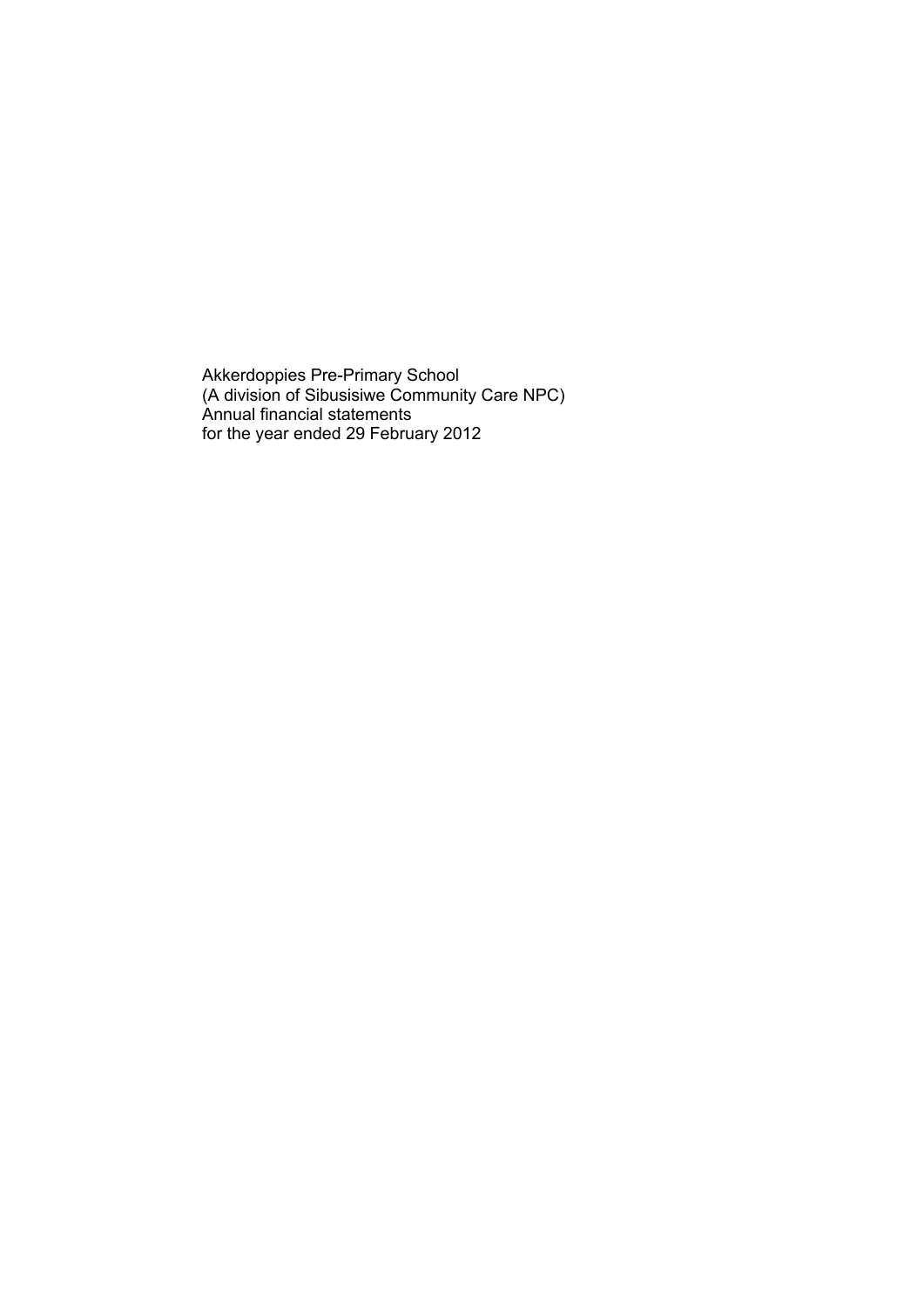| South Africa                                           |
|--------------------------------------------------------|
| NPO 050-213                                            |
| Education of under privileged children                 |
| Dr Malanstraat 1<br>La Colline<br>Stellenbosch<br>7600 |
| 24 Thibault Street<br>Stellenbosch<br>7600<br>7551     |
|                                                        |
|                                                        |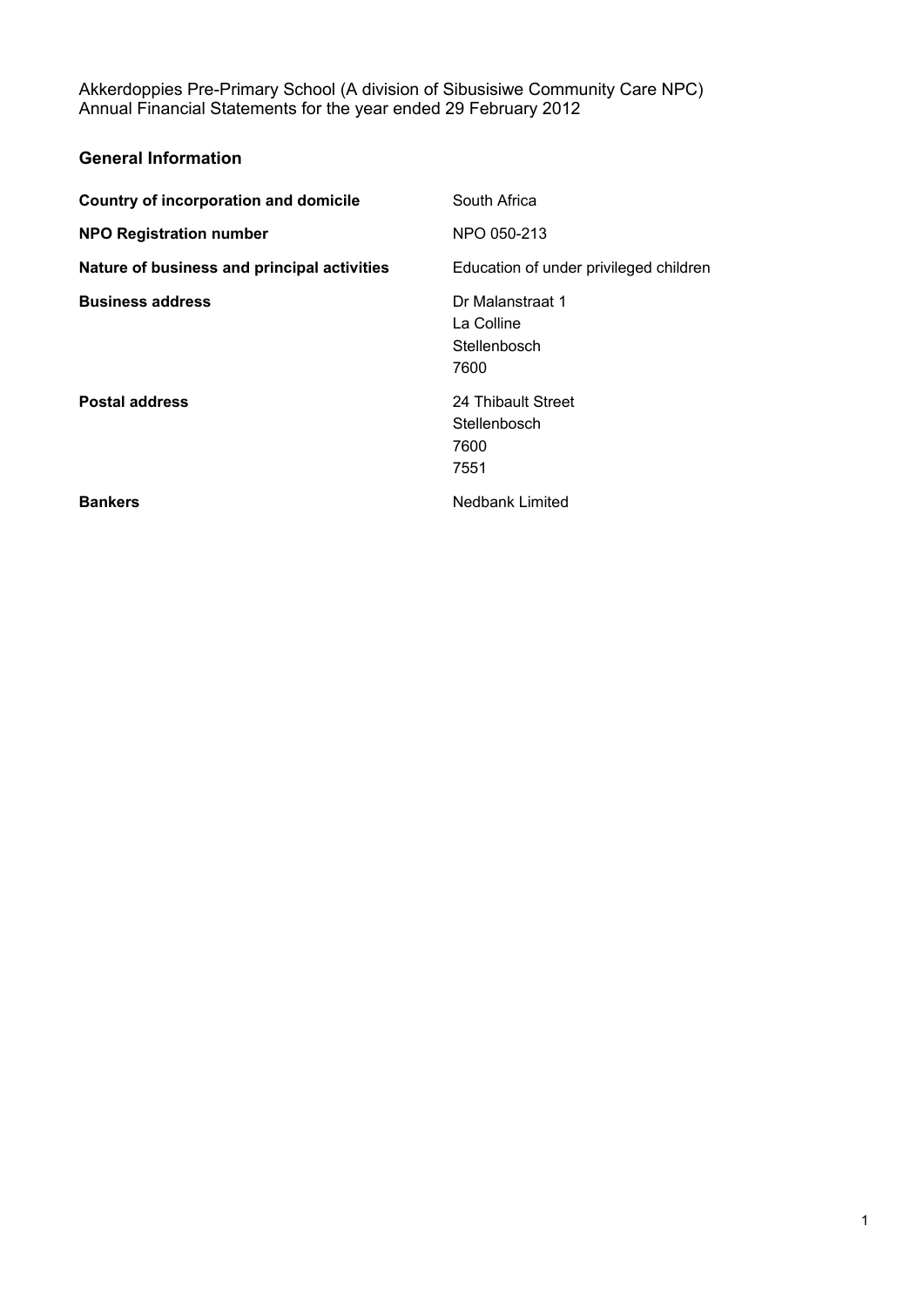#### **Index**

| Compilation report                       | 3         |
|------------------------------------------|-----------|
| <b>Balance Sheet</b>                     | 4         |
| Income statement                         | 5         |
| Statement of Changes in Equity           | 6         |
| <b>Statement of Cash Flows</b>           |           |
| <b>Accounting Policies</b>               | $8 - 9$   |
| Notes to the Annual Financial Statements | $10 - 11$ |

The annual financial statements set out on pages 4 to 11, which have been prepared on the going concern basis, were approved by the board on \_\_\_\_\_\_\_\_\_\_\_\_\_\_\_\_\_ and were signed on its behalf by:

**D de Villiers S Mouton**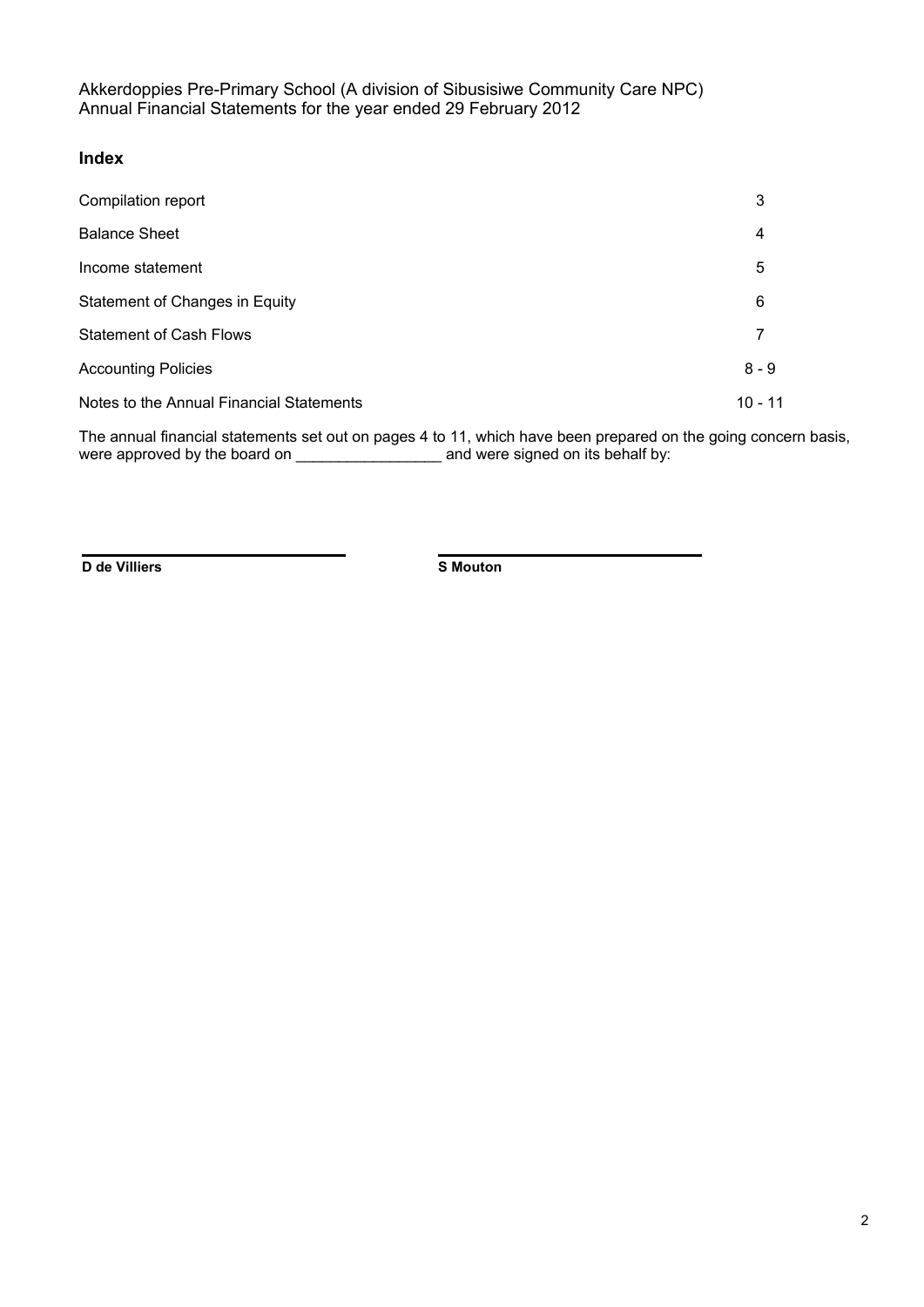## **Compilation report**

#### **To Akkerdoppies Pre-Primary School (A division of Sibusisiwe Community Care NPC)**

On the basis of information provided by the directors we have compiled, in accordance with the statement of International Standard on Related Services applicable to compilation engagements, the balance sheet of Akkerdoppies Pre-Primary School (A division of Sibusisiwe Community Care NPC) at 29 February 2012 and statements of income and cash flows for the year then ended. The directors are responsible for these annual financial statements. We have not audited or reviewed these annual financial statements, and accordingly express no assurance thereon.

We draw attention to Note to the financial statements because the directors has elected not to capitalise the leases on plant and machinery which is a departure from the identified financial reporting framework. Insert additional text in respect of information requiring emphasis.

PricewaterhouseCoopers Inc. Registered Auditor

Place of signature 31 May 2010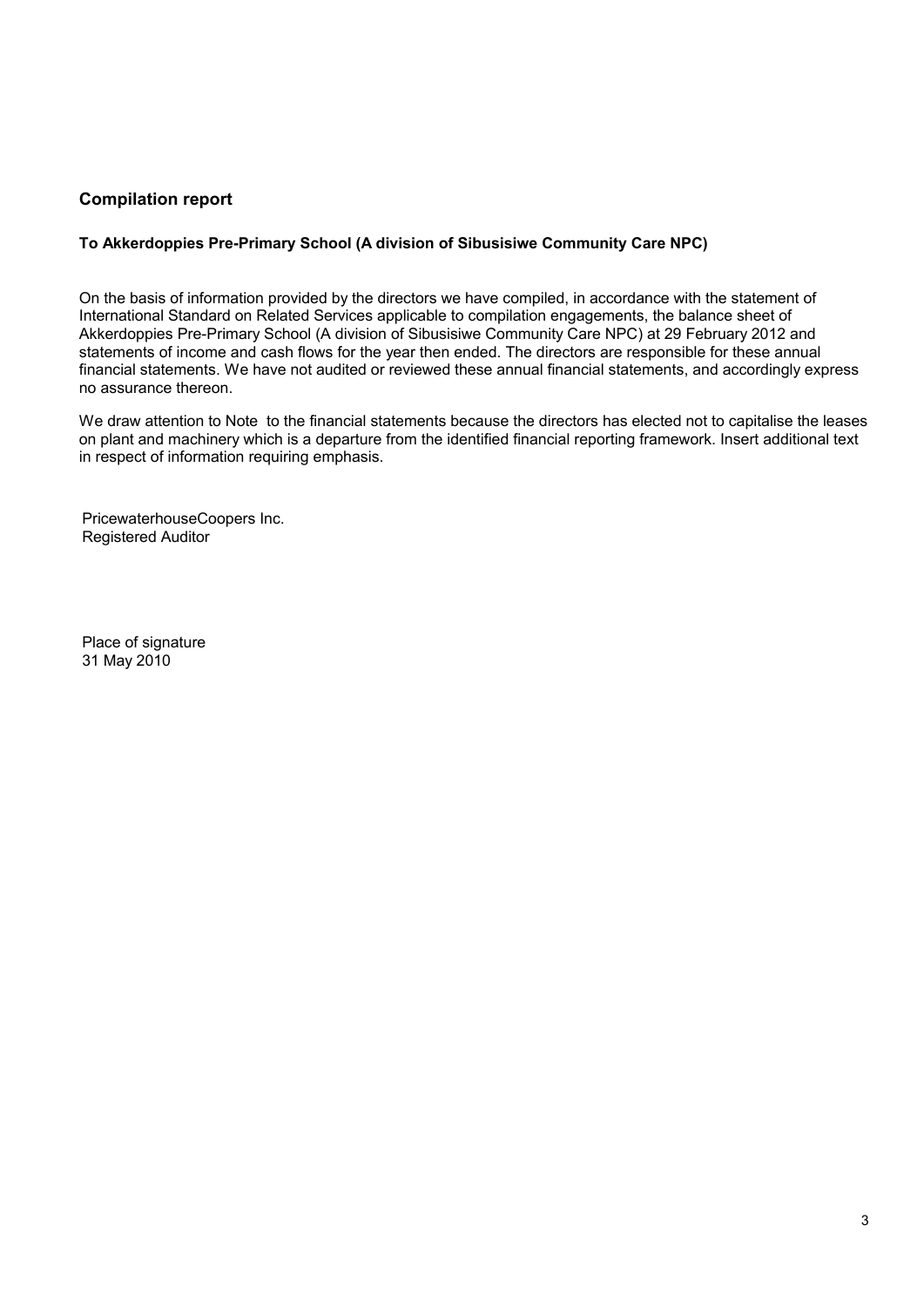# **Balance Sheet**

|                                     |                | 2012         | 2011         |
|-------------------------------------|----------------|--------------|--------------|
|                                     | <b>Notes</b>   | $\mathsf{R}$ | $\mathsf{R}$ |
| <b>Assets</b>                       |                |              |              |
| <b>Current Assets</b>               |                |              |              |
| Trade and other receivables         | $\overline{2}$ | 54,430       | 46,168       |
| Cash and cash equivalents           | 3              | 220,954      | 288,541      |
|                                     |                | 275,384      | 334,709      |
| <b>Non-Current Assets</b>           |                |              |              |
| Property, plant and equipment       | 4              | 727,726      | 674,642      |
| <b>Total Assets</b>                 |                | 1,003,110    | 1,009,351    |
| <b>Equity and Liabilities</b>       |                |              |              |
| <b>Liabilities</b>                  |                |              |              |
| <b>Current Liabilities</b>          |                |              |              |
| Trade and other payables            | 5              | 57,119       | 1,782        |
| Other liabilities                   | 6              | 60,088       | 93,377       |
|                                     |                | 117,207      | 95,159       |
| <b>Equity</b>                       |                |              |              |
| Accumulated funds                   |                | 885,903      | 914,192      |
| <b>Total Equity and Liabilities</b> |                | 1,003,110    | 1,009,351    |

The notes on pages 10 to 11 are an integral part of these financial statements.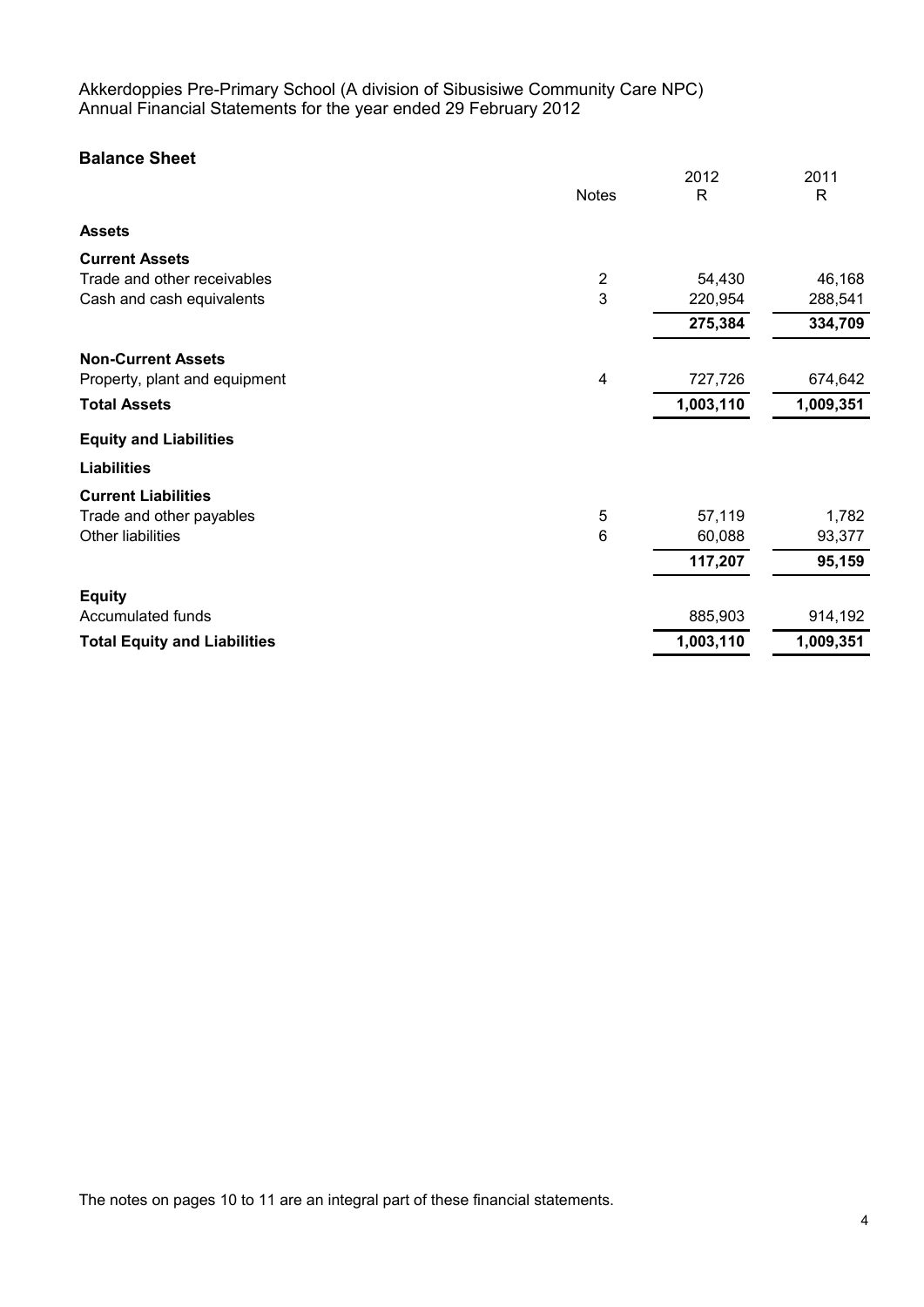## **Income statement**

|                                    | <b>Notes</b> | 2012<br>$\mathsf{R}$ | 2011<br>$\mathsf{R}$ |
|------------------------------------|--------------|----------------------|----------------------|
|                                    |              |                      |                      |
| <b>Revenue</b><br>School fees      |              | 1,030,313            | 708,182              |
| Corporate donations                |              | 225,800              | 144,200              |
| Other donations                    |              |                      | 135,000              |
|                                    |              |                      |                      |
|                                    | 7            | 1,256,113            | 987,382              |
| Other income                       |              |                      |                      |
| Other income                       |              | 21,345               | 9,310                |
| <b>Operating expenses</b>          |              |                      |                      |
| Advertising                        |              | 777                  |                      |
| Assets (less than R7,000 per item) |              | 59,121               | 55,829               |
| Bad debts                          |              | 50,002               | 30,948               |
| <b>Bank charges</b>                |              | 1,094                | 1,042                |
| Cleaning                           |              | 14,846               | 4,555                |
| Computer expenses                  |              |                      | 9,390                |
| Consulting fees                    |              | 6,600                |                      |
| Depreciation                       |              | 234,445              | 221,446              |
| Employee costs                     |              | 672,601              | 430,020              |
| Entertainment                      |              |                      | 12,189               |
| Food                               |              | 104,667              | 85,308               |
| Garden services                    |              | 2,336                | 12,207               |
| General expenses                   |              | 1,241                | 954                  |
| Gifts                              |              | 4,117                |                      |
| Motor vehicle expenses             |              | 250                  |                      |
| Postage                            |              | 23                   |                      |
| Printing and stationery            |              | 4,353                | 1,074                |
| Rental expense                     |              | 56,004               | 40,260               |
| Repairs and maintenance            |              | 36,967               | 29,806               |
| Security                           |              | 7,456                | 2,683                |
| Staff welfare                      |              | 4,936                |                      |
| Subscriptions                      |              | 900                  |                      |
| Telephone and fax                  |              | 9,328                | 7,401                |
| Training                           |              | 200                  |                      |
| Travel - local                     |              | 4,026                |                      |
| <b>Utilities</b>                   |              | 29,457               | 24,256               |
|                                    |              | 1,305,747            | 969,368              |
| <b>Operating (loss) profit</b>     |              | (28, 289)            | 27,324               |
| Taxation                           | 9            |                      |                      |
| (Loss) profit for the year         |              | (28, 289)            | 27,324               |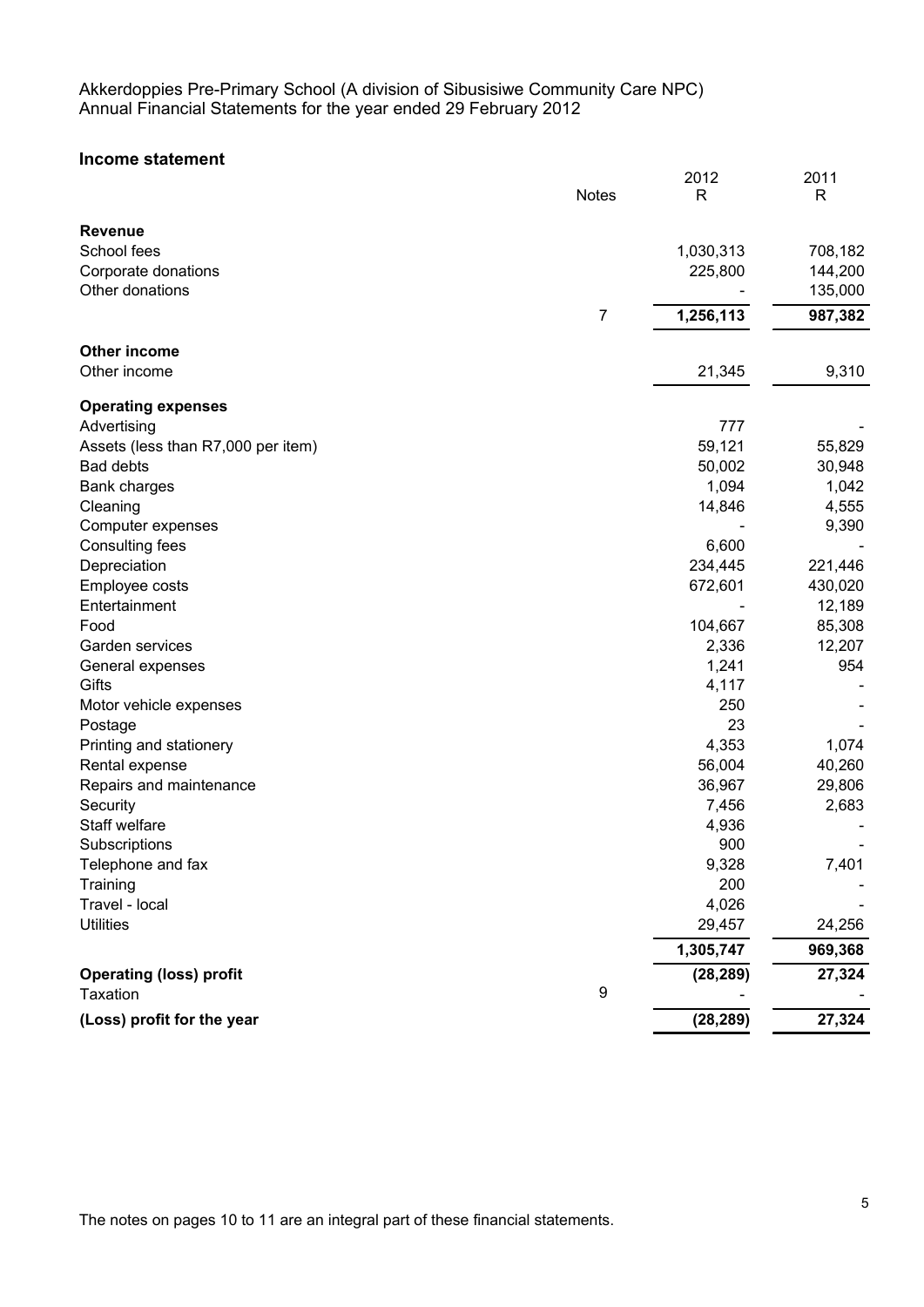# **Statement of Changes in Equity**

| <b>Balance at 29 February 2012</b>       | 885,903     | 885,903      |
|------------------------------------------|-------------|--------------|
| Total changes                            | (28, 289)   | (28, 289)    |
| Changes in equity<br>Loss for the year   | (28, 289)   | (28, 289)    |
| <b>Balance at 01 March 2011</b>          | 914,192     | 914,192      |
| Total changes                            | 27,324      | 27,324       |
| Changes in equity<br>Profit for the year | 27,324      | 27,324       |
| <b>Balance at 01 March 2010</b>          | 886,868     | 886,868      |
|                                          | funds<br>R  | R            |
|                                          | Accumulated | Total equity |

The notes on pages 10 to 11 are an integral part of these financial statements.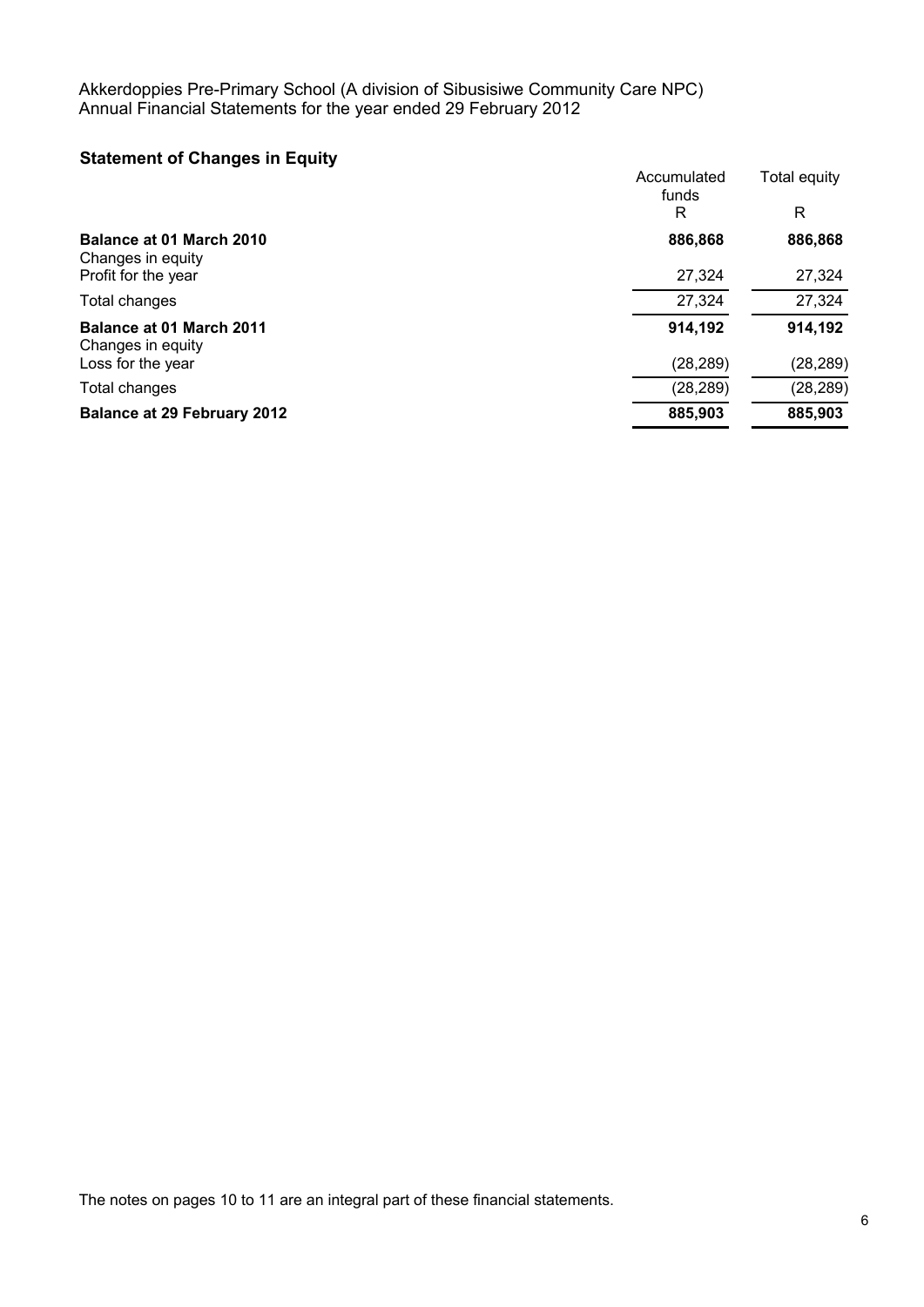# **Statement of Cash Flows**

|                                                                                                            | <b>Notes</b> | 2012<br>R            | 2011<br>R         |
|------------------------------------------------------------------------------------------------------------|--------------|----------------------|-------------------|
| Cash flows from operating activities                                                                       |              |                      |                   |
| Cash generated from operations                                                                             | 10           | 253,230              | 235,642           |
| Cash flows from investing activities                                                                       |              |                      |                   |
| Purchase of property, plant and equipment                                                                  | 4            | (287, 528)           | (39, 367)         |
| Cash flows from financing activities                                                                       |              |                      |                   |
| (Decrease) / increase in other liabilities                                                                 |              | (33, 289)            | 60,851            |
| Net increase in cash, cash equivalents for the year<br>Cash, cash equivalents at the beginning of the year |              | (67, 587)<br>288,541 | 257,126<br>31,415 |
| Cash, cash equivalents at end of the year                                                                  | 3            | 220,954              | 288,541           |

The notes on pages 10 to 11 are an integral part of these financial statements.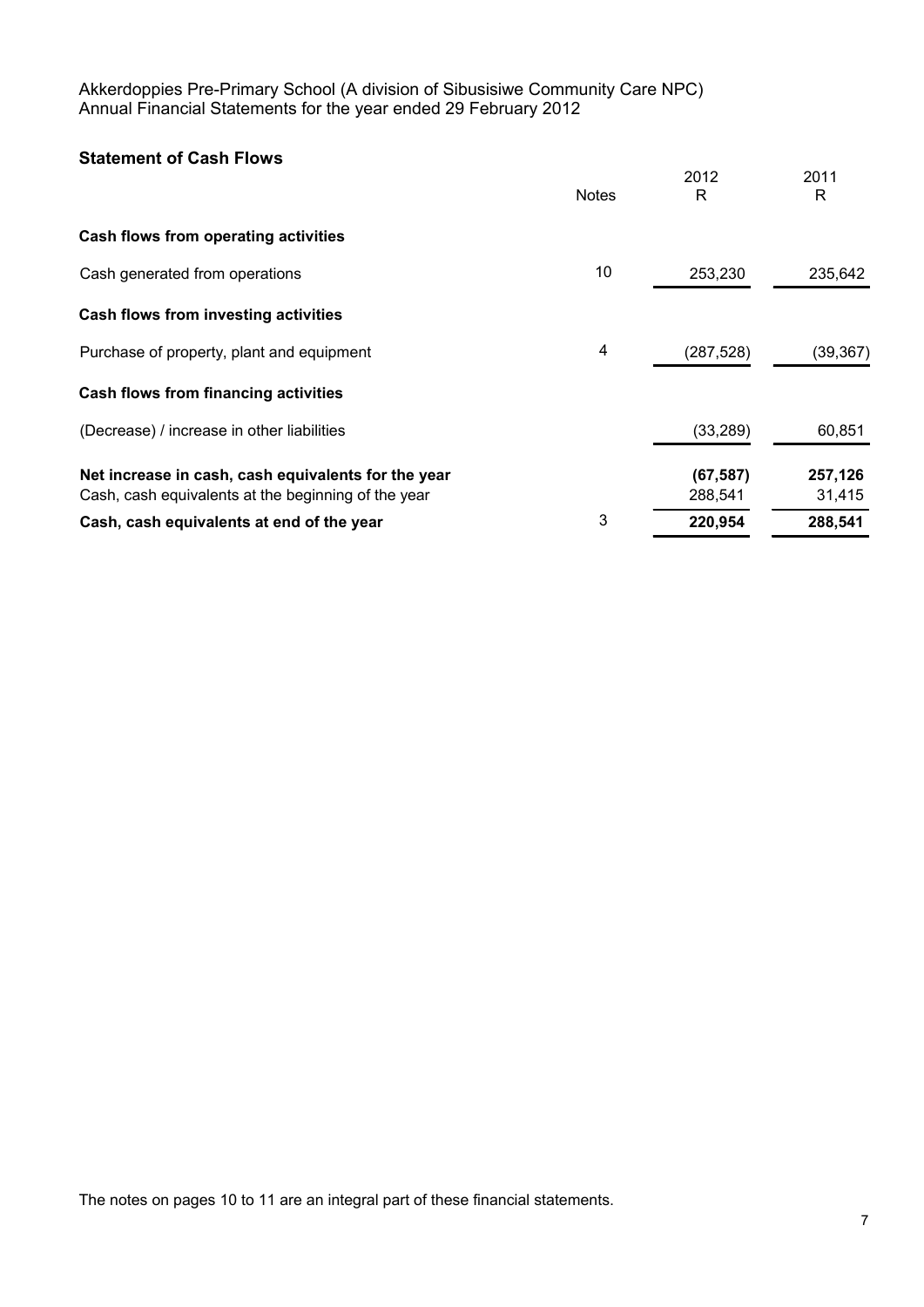## **Accounting Policies**

#### **1. Basis of presentation**

The annual financial statements have been prepared in accordance with the South African Statement of Generally Accepted Accounting Practice for Small and Medium Sized Entities (SA GAAP for SME's), and the Companies Act 71 of 2008. The annual financial statements have been prepared on the historical cost basis, and incorporate the principal accounting policies set out below. They are presented in South African Rands.

These accounting policies are consistent with the previous year.

#### **1.1 Property, plant and equipment**

Property, plant and equipment are tangible items that:

are expected to be used during more than one period.

Costs include costs incurred initially to acquire or construct an item of property, plant and equipment and costs incurred subsequently to add to, replace part of, or service it. If a replacement cost is recognised in the carrying amount of an item of property, plant and equipment, the carrying amount of the replaced part is derecognised.

The initial estimate of the costs of dismantling and removing the item and restoring the site on which it is located is also included in the cost of property, plant and equipment.

This includes cost incurred to bring the asset to the location and condition necessary for it to be capable of operating in the manner intended by management.

Historical cost includes expenditure that is directly attributable to bringing the asset to the location and condition necessary for it to be capable of operating in the manner intended by management.

The company adds to the carrying amount of an item of property, plant and equipment the cost of replacing parts of such an item when that cost is incurred if the replacement part is expected to provide incremental future benefits to the group. The carrying amount of the replaced part is derecognised. All other repairs and maintenance are charged to profit or loss during the period in which they are incurred.

Property, plant and equipment is carried at cost less accumulated depreciation and any impairment losses.

Land is not depreciated. Depreciation on other assets is provided using the straight-line method to write down the cost, less estimated residual value over the useful life of the property, plant and equipment, which is as follows:

**Item**<br> **Internal Leasehold improvements**<br> **Average useful life**<br> **Average useful life**<br> **Average useful life** Leasehold improvements Furniture and fixtures **6** years Containers 20 years 20 years 20 years 20 years 20 years 20 years 20 years 20 years 20 years 20 years 20 years

The assets' residual values, useful lives and depreciation methods are reviewed, and adjusted prospectively if appropriate, if there is an indication of a significant change since the last reporting date.

Each part of an item of property, plant and equipment with a cost that is significant in relation to the total cost of the item and have significantly different patterns of consumption of economical benefits is depreciated separately over its useful life.

Gains and losses on disposals are determined by comparing the proceeds with the carrying amount and are recognised in profit or loss in the period.

An assets' carrying amount is written down immediately to its recoverable amount if the asset's carrying amount is greater than its estimated recoverable amount.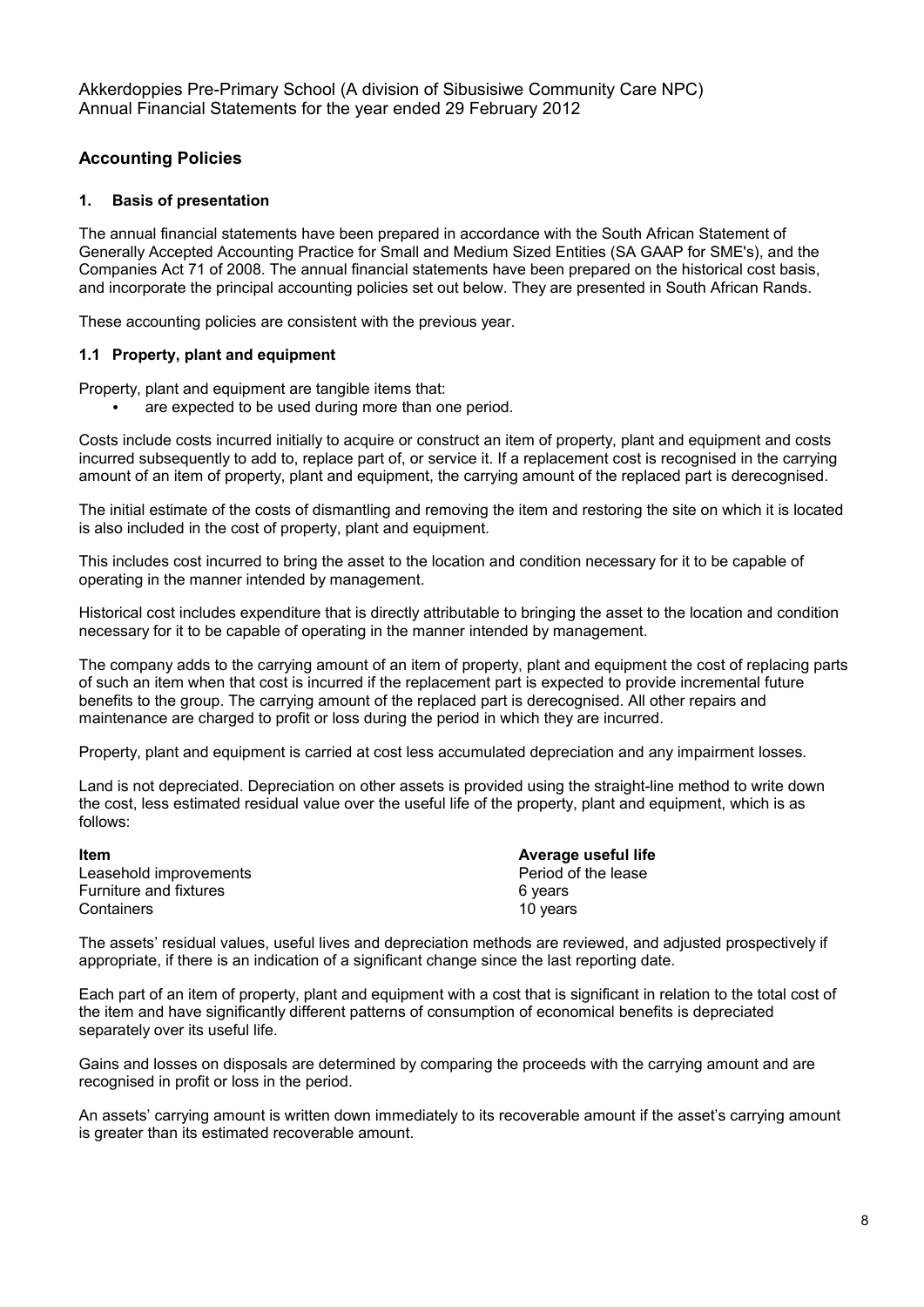## **Accounting Policies**

#### **1.2 Impairment of assets**

At each reporting date, property, plant and equipment, intangible assets, and investments in associates are reviewed to determine whether there is any indication that those assets have suffered an impairment loss. If there is an indication of possible impairment, the recoverable amount of any affected asset (or group of related assets) is estimated and compared with its carrying amount.

If estimated recoverable amount is lower, the carrying amount is reduced to its estimated recoverable amount, and an impairment loss is recognised immediately in profit or loss.

Similarly, at each reporting date, inventories are assessed for impairment by comparing the carrying amount of each item of inventory (or group of similar items) with its selling price less costs to complete and sell. If an item of inventory (or group of similar items) is impaired, its carrying amount is reduced to selling price less costs to complete and sell, and an impairment loss is recognised immediately in profit or loss.

If an impairment loss subsequently reverses, the carrying amount of the asset (or group of related assets) is increased to the revised estimate of its recoverable amount (selling price less costs to complete and sell, in the case of inventories), but not in excess of the amount that would have been determined had no impairment loss been recognised for the asset (group of related assets) in prior years. A reversal of an impairment loss is recognised immediately in profit or loss.

#### **1.3 Trade receivables**

Trade receivables are recognised initially at the transaction price. They are subsequently measured at amortised cost using the effective interest method less provision for impairment. A provision for impairment of trade receivables is established when there is objective evidence that the company will not be able to collect all amounts due according to the original terms of the receivables.

#### **1.4 Cash and cash equivalents**

'Cash and cash equivalents' includes cash on hand and cash at bank.

#### **1.5 Trade payables**

Trade payables are recognised initially at the transaction price and subsequently measured at amortised cost using the effective interest method.

#### **1.6 Leases**

A lease is classified as a finance lease if it transfers substantially all the risks and rewards incidental to ownership. A lease is classified as an operating lease if it does not transfer substantially all the risks and rewards incidental to ownership.

#### **Operating leases – lessee**

Operating lease payments are recognised as an expense on a straight-line basis over the lease term. The difference between the amounts recognised as an expense and the contractual payments are recognised as an operating lease asset. This liability is not discounted.

#### **1.7 Revenue**

Revenue is measured at the fair value of the consideration received or receivable.

Interest is recognised, in profit or loss, using the effective interest rate method.

Donations are recognised on receipt.

School fee income is recognised on an accrual basis in the period when the services are rendered.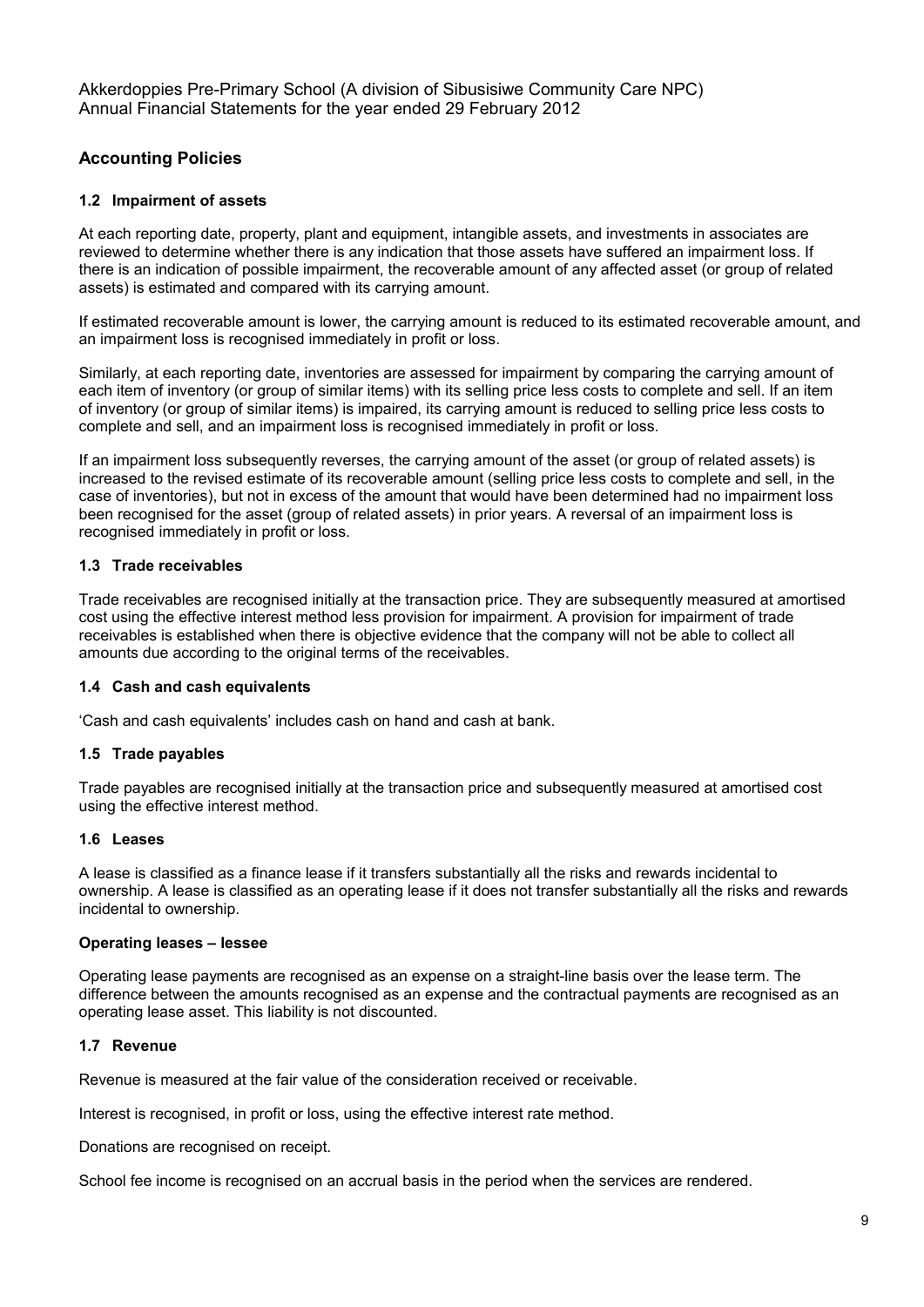| <b>Notes to the Annual Financial Statements</b> |         |         |
|-------------------------------------------------|---------|---------|
|                                                 | 2012    | 2011    |
|                                                 | R       | R       |
| <b>Trade and other receivables</b><br>2.        |         |         |
| Trade receivables                               | 52,930  | 46,168  |
| Staff loans                                     | 1,500   |         |
|                                                 | 54,430  | 46,168  |
| 3.<br><b>Cash and cash equivalents</b>          |         |         |
| Cash and cash equivalents consist of:           |         |         |
| Cash on hand                                    | 18,945  | 1,000   |
| <b>Bank balances</b>                            | 202,009 | 287,541 |
|                                                 | 220,954 | 288,541 |

# **4. Property, plant and equipment**

|                               |           | 2012                        |                   |                          | 2011                        |                   |
|-------------------------------|-----------|-----------------------------|-------------------|--------------------------|-----------------------------|-------------------|
|                               | Cost      | Accumulated<br>depreciation | Carrying<br>value | Cost                     | Accumulated<br>depreciation | Carrying<br>value |
| Leasehold improvements        | 810.296   | (436, 781)                  | 373,515           | 810.295                  | (234,207)                   | 576,088           |
| <b>Furniture and fixtures</b> | 138,099   | (52, 298)                   | 85.801            | 128.001                  | (29.447)                    | 98.554            |
| Containers                    | 277.430   | (9,020)                     | 268,410           | $\overline{\phantom{a}}$ | $\overline{\phantom{0}}$    |                   |
| Total                         | 1,225,825 | (498,099)                   | 727.726           | 938,296                  | (263, 654)                  | 674,642           |

## **Reconciliation of property, plant and equipment - 2012**

|                        | Opening<br>balance       | Additions                | Depreciation | Total   |
|------------------------|--------------------------|--------------------------|--------------|---------|
| Leasehold improvements | 576.088                  | $\overline{\phantom{a}}$ | (202, 573)   | 373.515 |
| Furniture and fixtures | 98.554                   | 10.098                   | (22, 851)    | 85.801  |
| Containers             | $\overline{\phantom{0}}$ | 277.430                  | (9.020)      | 268,410 |
|                        | 674.642                  | 287.528                  | (234.444)    | 727.726 |

## **Reconciliation of property, plant and equipment - 2011**

|                        | Opening<br>balance | Additions | Depreciation | Total   |
|------------------------|--------------------|-----------|--------------|---------|
| Leasehold improvements | 759.589            | 17.680    | (201.181)    | 576.088 |
| Furniture and fixtures | 97.132             | 21.687    | (20.265)     | 98.554  |
|                        | 856.721            | 39.367    | (221, 446)   | 674.642 |

## **5. Trade and other payables**

| Other payables | 12,048<br>57,119 | $\overline{\phantom{0}}$<br>.782, |
|----------------|------------------|-----------------------------------|
| Trade payables | 45,071           | .782.                             |